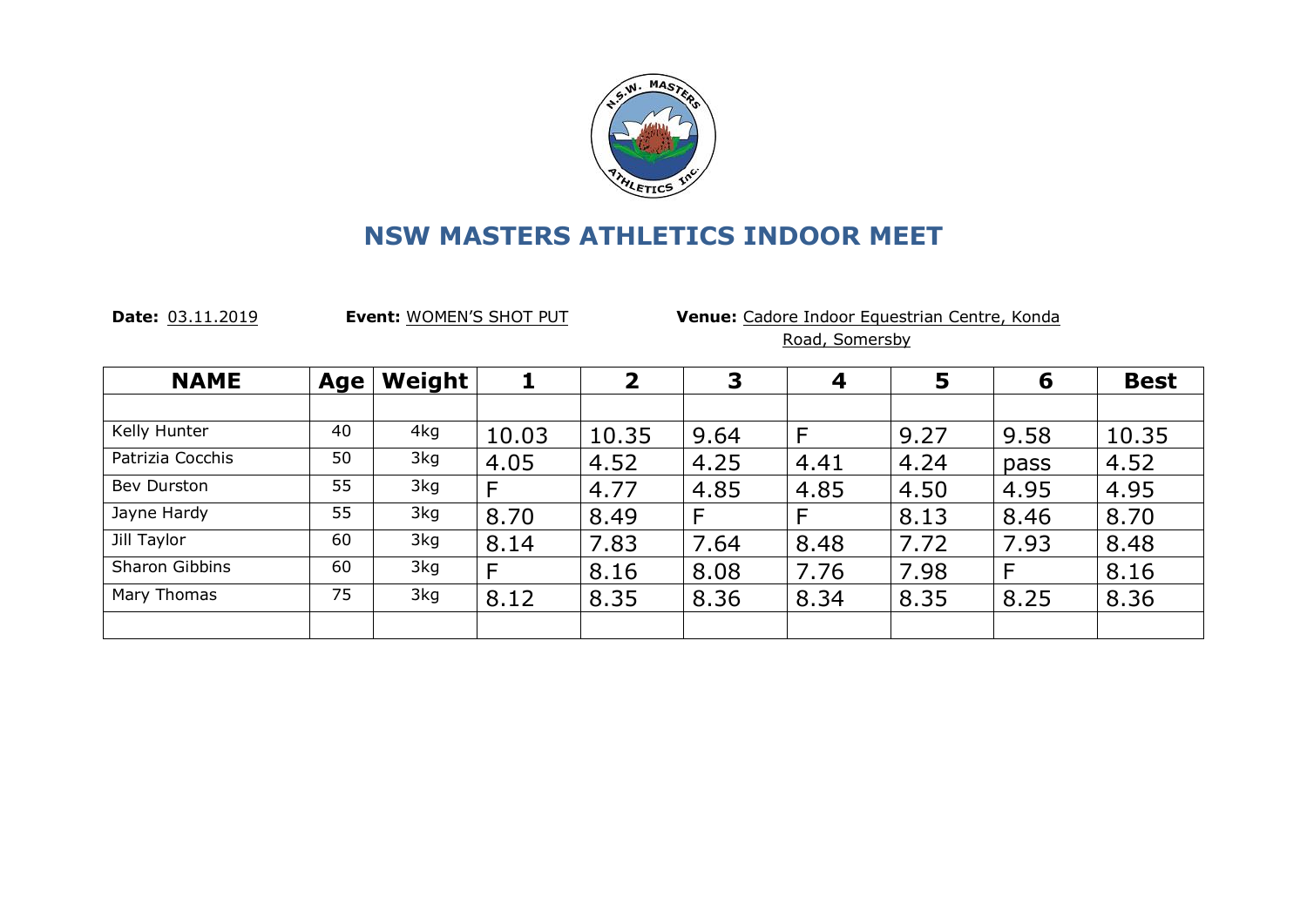

**Date:** 03.11.2019 **Event:** MEN'S WEIGHT THROW **Venue:** Cadore Indoor Equestrian Centre, Konda Road, Somersby

| <b>NAME</b>     | Age | Weight            | 1     | $\overline{2}$ | 3     | 4     | 5     | 6     | <b>Best</b> |
|-----------------|-----|-------------------|-------|----------------|-------|-------|-------|-------|-------------|
|                 |     |                   |       |                |       |       |       |       |             |
| Noel Donohoe    | 75  | 16 <sub>1</sub>   | 7.23  | 6.80           | 6.40  | 7.30  | 7.32  | 7.40  | 7.40        |
| Ray Green       | 75  | 16 <sub>1</sub>   | F     | 10.56          | F     | 12.20 | 12.71 | 12.67 |             |
| Bob Jones       | 65  | 20 <sub>l</sub> b | 4.47  | 4.50           | 4.89  | 4.92  | 5.11  | 4.94  | 5.11        |
| Gavin Murray    | 65  | 20 <sub>l</sub> b | 15.23 | 15.24          | 15.22 | 15.19 | F     | 14.45 |             |
| Bruce O'Connor  | 65  | 20 <sub>l</sub> b | 11.38 | 11.12          | 11.61 | F     | 10.81 | 10.76 | 11.61       |
| Robert Clark    | 55  | 25 <sub>1b</sub>  | 12.91 | 13.74          | 13.97 | F     | 13.25 | 13.75 | 13.97       |
| Tim Lowrey      | 50  | 25 <sub>1b</sub>  | 10.50 | 11.42          | 10.27 | F     | F     | F     | 11.42       |
| Rodney Watson   | 45  | 35lb              | 10.74 | 10.70          | F     | 9.93  | 10.13 | 10.59 | 10.74       |
| Morgan Clifford | 40  | 35 <sub>1b</sub>  | 9.30  | 9.70           | 8.67  | 8.41  | pass  | 9.55  | 9.70        |
| Warren Jones    | 35  | 35lb              | 10.08 | 9.91           | 10.30 | 10.62 | 10.01 | 10.23 | 10.62       |
|                 |     |                   |       |                |       |       |       |       |             |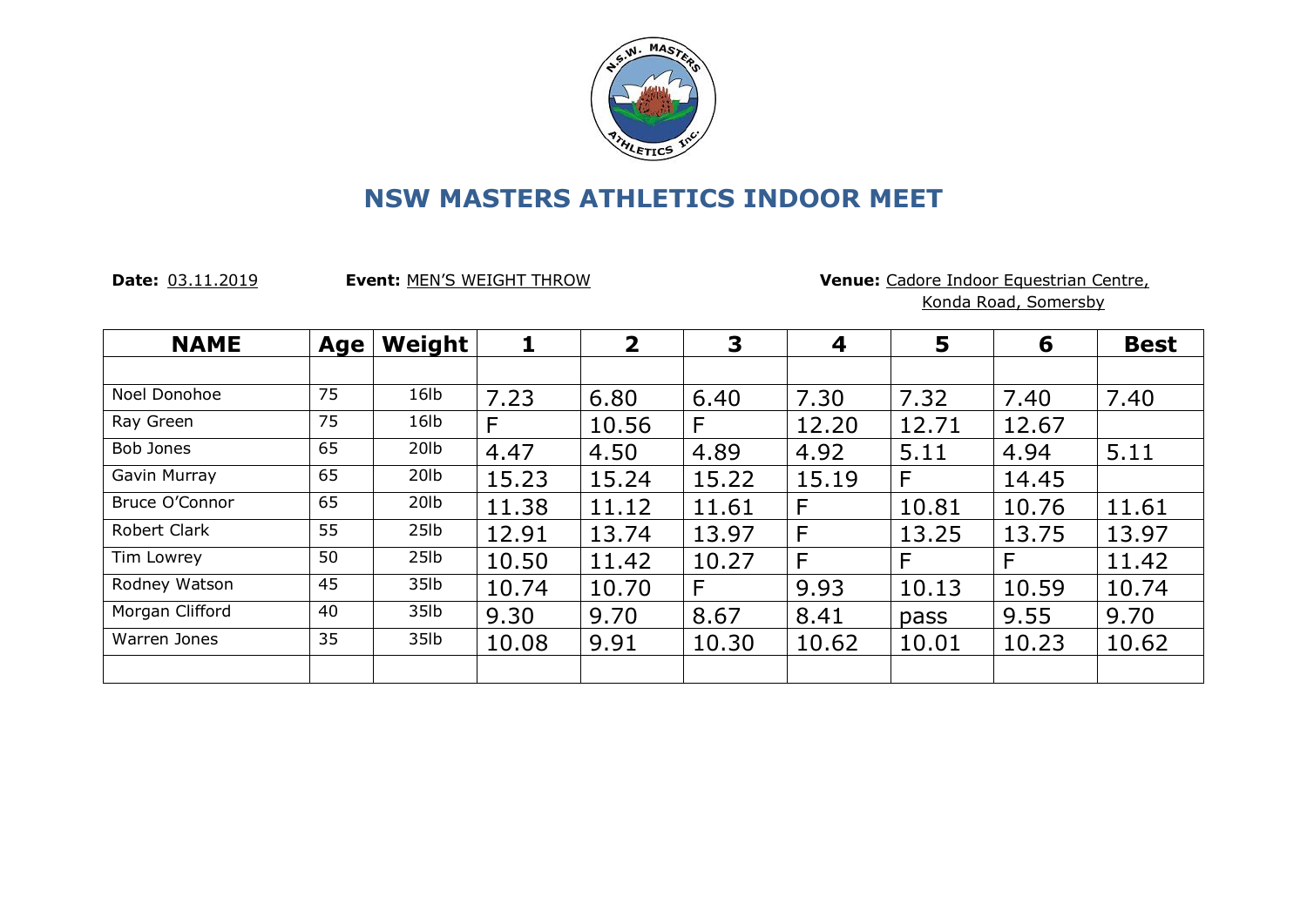

**Date:** 03.11.2019 **Event:** WOMEN'S WEIGHT THROW **Venue:** Cadore Indoor Equestrian Centre, Konda Road, Somersby

| <b>NAME</b>        | Age | Weight            | 1     | $\overline{\mathbf{2}}$ | 3     | $\boldsymbol{4}$ | 5     | 6     | <b>Best</b> |
|--------------------|-----|-------------------|-------|-------------------------|-------|------------------|-------|-------|-------------|
|                    |     |                   |       |                         |       |                  |       |       |             |
| Kelly Hunter       | 40  | 20 <sub>1</sub> b | 9.86  | 10.88                   | F     | F                | 9.99  | 11.81 | 11.81       |
| <b>Bev Durston</b> | 55  | 16lb              | 4.44  | 4.92                    | 4.57  | 4.95             | 5.12  | 5.13  | 5.13        |
| Jayne Hardy        | 55  | 16lb              | 10.62 | 10.44                   | 11.84 | 11.53            | 12.20 |       | 12.20       |
| Jill Taylor        | 60  | 12 <sub>1b</sub>  | F     | 12.49                   | 13.78 | 13.18            | 10.68 | 12.60 | 13.78       |
| Sharon Gibbins     | 60  | 12 <sub>1b</sub>  | 8.34  |                         | F     | 12.28            | 13.20 | 12.80 | 13.20       |
| Mary Thomas        | 75  | 4kg               | 10.80 | 11.32                   | 11.72 | F                | F     | 11.34 | 11.34       |
|                    |     |                   |       |                         |       |                  |       |       |             |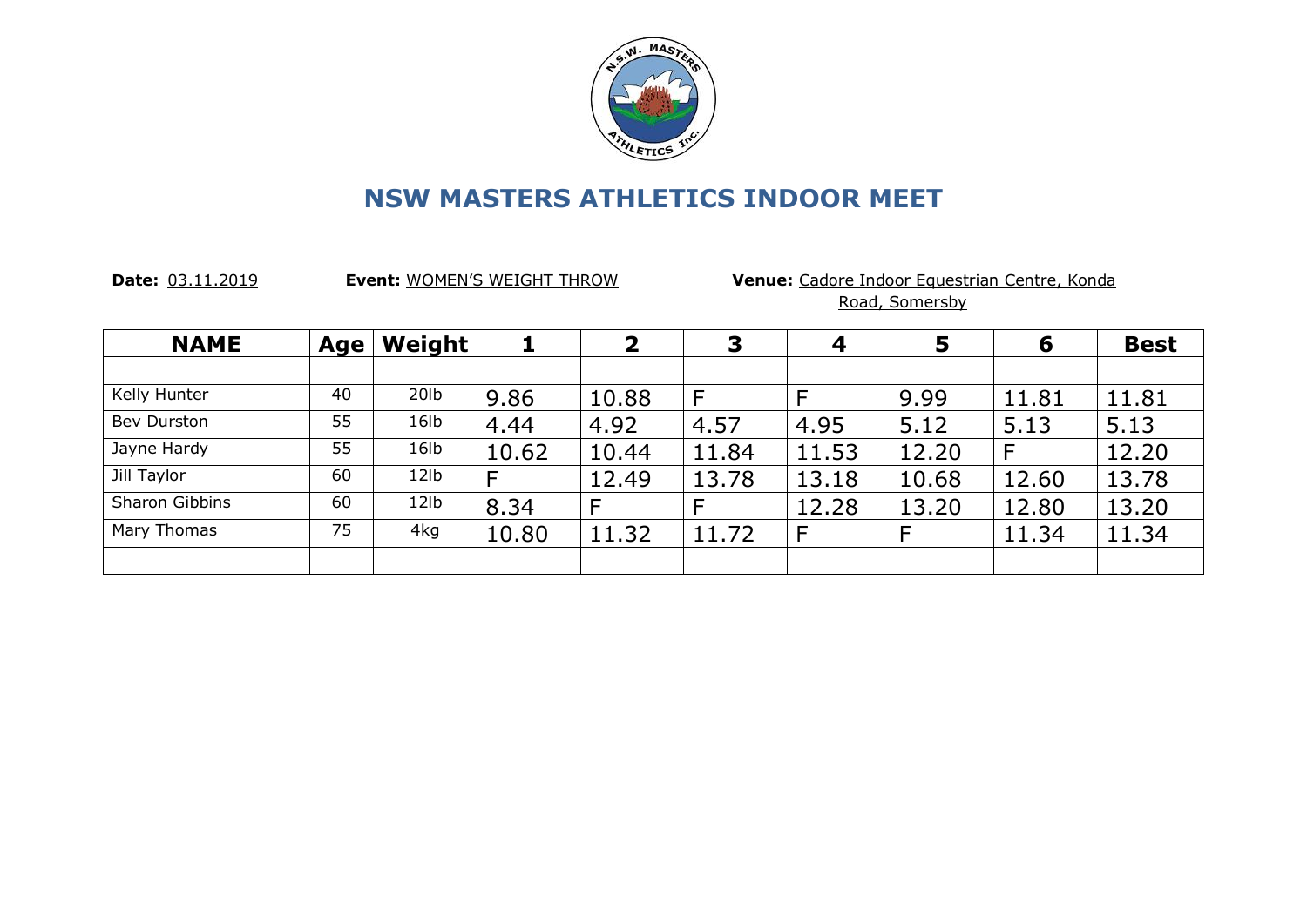

**Date:** 03.11.2019 **Event:** WOMEN'S SUPER WEIGHT **Venue:** Cadore Indoor Equestrian Centre, Konda Road, Somersby

| <b>NAME</b>    | Age | Weight            |      |      |      |      |      | 6    | <b>Best</b> |
|----------------|-----|-------------------|------|------|------|------|------|------|-------------|
|                |     |                   |      |      |      |      |      |      |             |
| Jayne Hardy    | 55  | 25 <sub>1b</sub>  | 7.03 | 7.62 | 8.17 | 7.65 | 8.65 | 7.96 | 8.65        |
| Jill Taylor    | 60  | 20 <sub>lb</sub>  | 8.24 | 9.18 | F    |      | 9.43 |      | 9.43        |
| Sharon Gibbins | 60  | 20 <sub>1</sub> b | .76  | 8.69 | 9.37 | 9.85 | 9.56 | 9.42 | 9.85        |
| Mary Thomas    | 75  | 16 <sub>lb</sub>  | 7.22 | 7.28 | 7.48 | 7.86 | 7.41 | 7.48 | 7.86        |
|                |     |                   |      |      |      |      |      |      |             |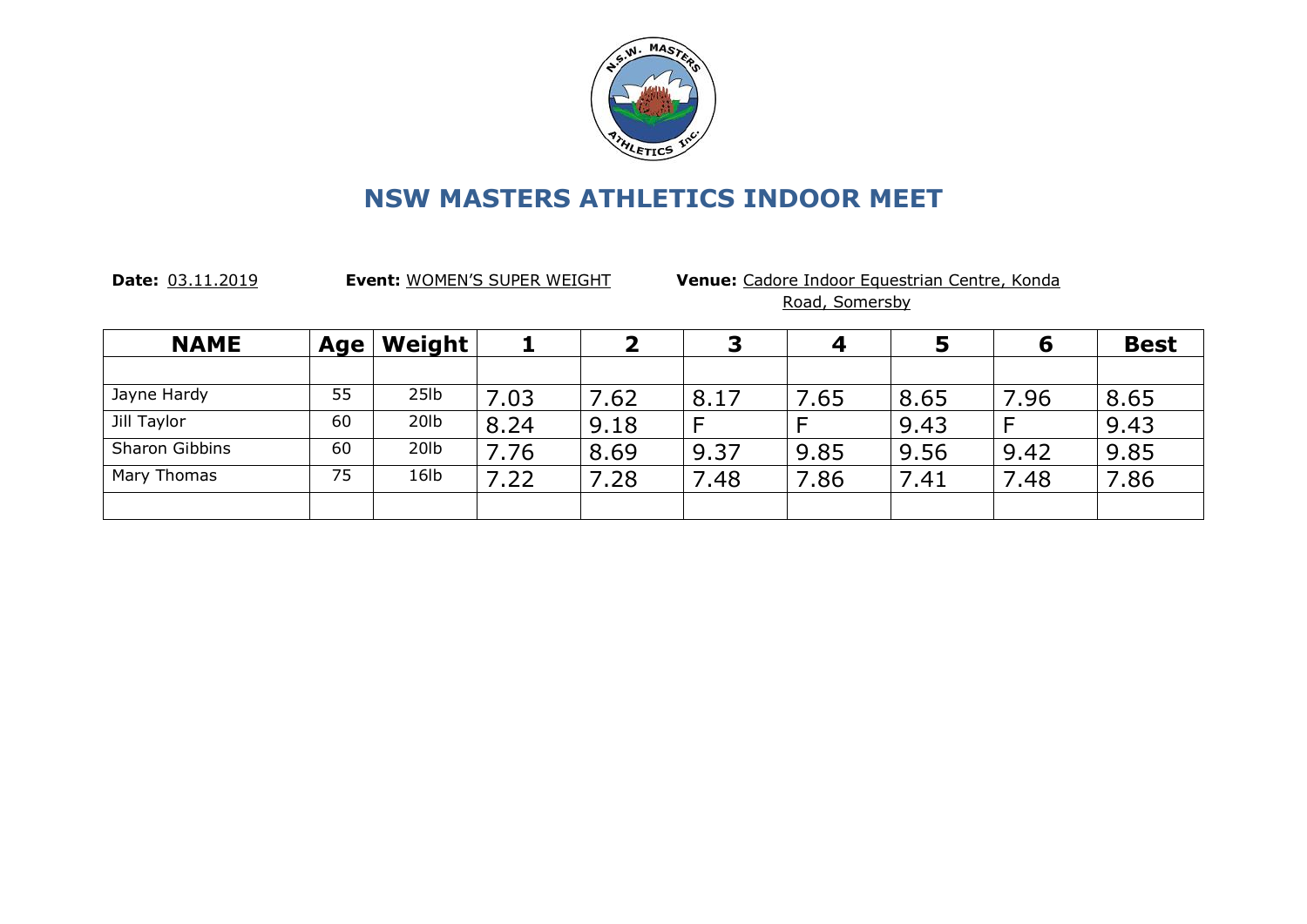

**Date:** 03.11.2019 **Event:** MEN'S SUPER WEIGHT THROW **Venue:** Cadore Indoor Equestrian Centre, Konda Road, Somersby

| <b>NAME</b>     | Age | Weight           |      | $\overline{2}$ | 3    | 4    | 5    | 6    | <b>Best</b> |
|-----------------|-----|------------------|------|----------------|------|------|------|------|-------------|
|                 |     |                  |      |                |      |      |      |      |             |
| Noel Donohoe    | 75  | 35 <sub>1b</sub> | 3.89 | 4.21           | 3.91 | 3.97 | 4.21 | 4.08 | 4.21        |
| Ray Green       | 75  | 35 <sub>1b</sub> | 6.96 | F              | 6.42 | 7.02 | 6.61 | 6.55 | 7.02        |
| Bob Jones       | 65  | 44lb             | 2.15 | 2.23           | 2.41 | 2.63 | 2.53 | 2.40 | 2.63        |
| Gavin Murray    | 65  | 44lb             | 7.11 | 7.34           | 7.37 | 7.59 | 7.50 | 7.32 | 7.59        |
| Bruce O'Connor  | 65  | 44lb             | F    | 5.21           | 5.52 | 4.44 | F    | 4.66 | 5.52        |
| Robert Clark    | 55  | 56lb             | 5.91 | 5.73           | F    | 6.51 | 6.33 | 5.90 | 6.51        |
| Tim Lowrey      | 50  | 56lb             | 5.73 | F              | 5.96 | 5.92 | F    | F    | 5.96        |
| Rodney Watson   | 45  | 56lb             | 6.92 | 7.19           | 7.19 | 7.04 | F    | 6.96 | 7.19        |
| Jamie Muscat    | 40  | 56lb             | 8.83 | F              | 8.93 | F    | 8.82 | 9.14 | 9.14        |
| Morgan Clifford | 40  | 56lb             | 6.12 | 6.15           | 5.38 | 6.39 | 6.42 | 6.09 | 6.42        |
| Warren Jones    | 35  | 56lb             | F    | 5.62           | 5.76 | F    | F    | F    | 5.76        |
|                 |     |                  |      |                |      |      |      |      |             |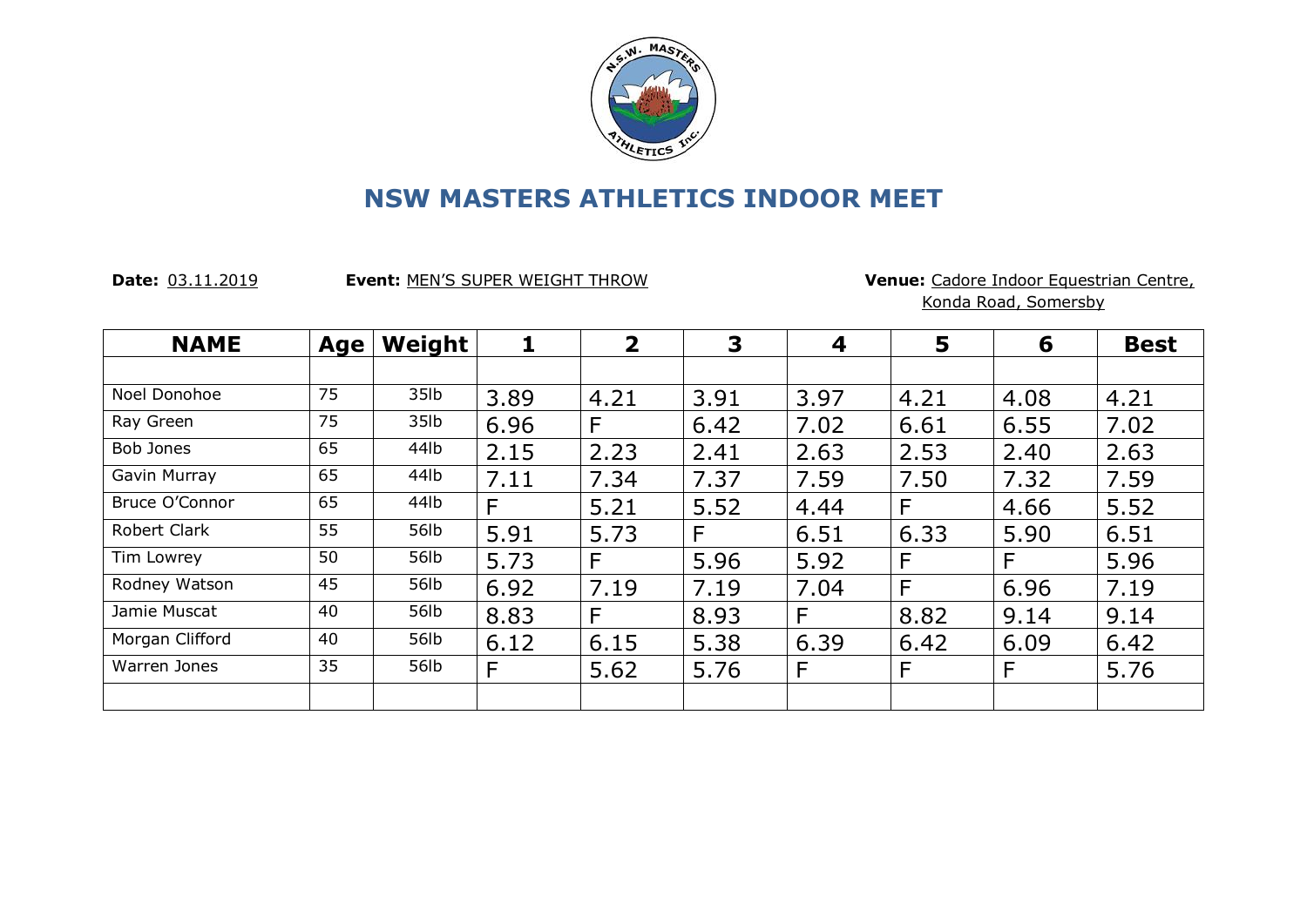

**Date:** 03.11.2019 **Event:** MEN'S SHOT PUT **Venue:** Cadore Indoor Equestrian Centre,

Konda Road, Somersby

| <b>NAME</b>     | Age | Weight | 1     | $\overline{2}$ | 3     | 4     | 5     | 6     | <b>Best</b> |
|-----------------|-----|--------|-------|----------------|-------|-------|-------|-------|-------------|
|                 |     |        |       |                |       |       |       |       |             |
| Noel Donohoe    | 75  | 4kg    | 5.46  | 5.75           | 5.51  | 5.56  | 5.63  | 5.79  | 5.79        |
| Ray Green       | 75  | 4kg    | 9.57  | 9.39           | 9.76  | F     | 10.02 | F     | 10.02       |
| Bob Jones       | 65  | 5kg    | 4.24  | 4.42           | 4.43  | 4.45  | 4.40  | 4.53  | 4.53        |
| Gavin Murray    | 65  | 5kg    | 11.15 | 11.05          | 11.09 | 11.69 | 10.80 | 11.59 | 11.69       |
| Bruce O'Connor  | 65  | 5kg    | 7.96  | 8.60           | 8.00  | 8.44  | 8.27  | 8.31  | 8.60        |
| Robert Clark    | 55  | 6kg    | 8.64  | 8.99           | 9.25  | 8.50  | 9.19  | 9.04  | 9.25        |
| Tim Lowrey      | 50  | 6kg    | 10.74 | 10.57          | 10.13 | 10.79 | 10.35 | 10.02 | 10.79       |
| Rodney Watson   | 45  | 7.26kg | 11.75 | 11.57          | 12.09 | 11.66 | 11.86 | 11.21 | 12.09       |
| Morgan Clifford | 40  | 7.26kg | 9.92  | 10.56          | 10.87 | 10.52 | 10.27 | 10.64 | 10.87       |
| Warren Jones    | 35  | 7.26kg | 7.66  | F              | 8.08  | 8.51  | 8.18  | 8.56  | 8.56        |
|                 |     |        |       |                |       |       |       |       |             |